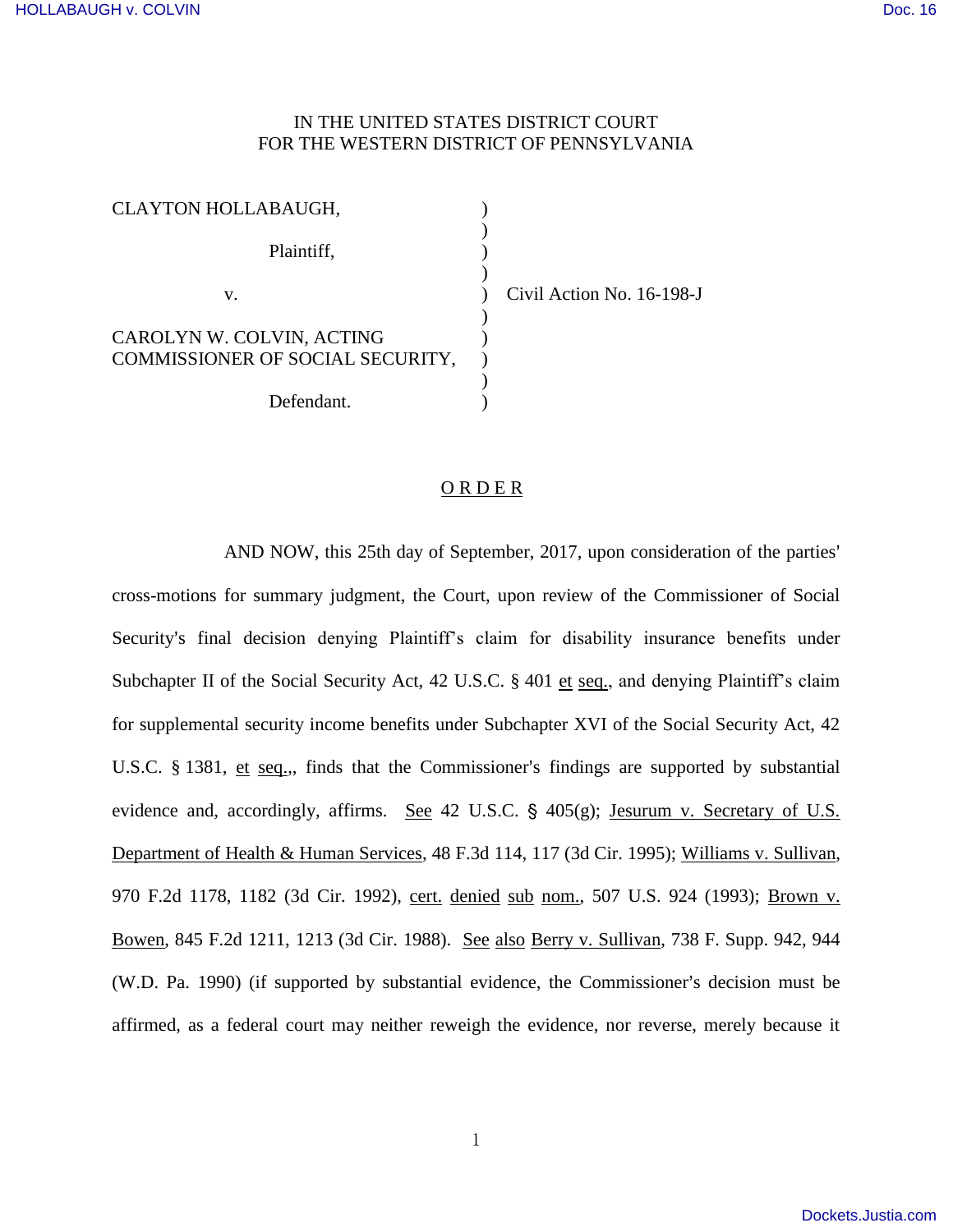would have decided the claim differently) (citing Cotter v. Harris, 642 F.2d 700, 705 (3d Cir.

 $1981)$ <sup>1</sup>

Plaintiff's primary argument is that the ALJ erred by affording insufficient weight to the opinion of the consultative examiner, Frank Zimba, M.D., and too much to that of the state reviewing agent, Paul Fox, M.D. He argues that Dr. Zimba, an orthopedic specialist who has examined Plaintiff, is entitled to more weight than the non-examining reviewing agent. The Court disagrees and finds that the ALJ adequately explained the rationale for assigning weight to the opinion evidence as he did and in formulating Plaintiff's residual functional capacity ('RFC").

Although, in general, "the opinions of a doctor who has never examined a patient have less probative force as a general matter, than they would have had if the doctor had treated or examined him," Morales v. Apfel, 225 F.3d 310, 320 (3d Cir. 2000)(internal quotations omitted), where "the opinion of a treating physician conflicts with that of a non-treating, non-examining physician, the ALJ may choose whom to credit." Id. at 317. See also Dula v. Barnhardt, 129 Fed. Appx. 715, 718-19 (3d Cir. 2005). The ALJ, of course, "'cannot reject evidence for no reason or for the wrong reason,'" Morales, 225 F.3d at 317 (quoting Plummer v. Apfel, 186 F.3d 422, 429 (3d Cir. 1999)), and can only give the opinion of a non-treating, non-examining physician weight insofar as it is supported by evidence in the case record, considering such factors as the supportability of the opinion in the evidence, the consistency of the opinion with the record as a whole, including other medical opinions, and any explanation provided for the opinion. See SSR 96-6p, 1996 WL 374180 (S.S.A.), at \*2 (July 2, 1996). In certain cases, it would not be unwarranted to give more weight to the non-examining professional's opinion. See Salerno v. Comm'r of Soc. Sec., 152 Fed. Appx. 208 (3d Cir. 2005) (affirming an ALJ's decision to credit the opinion of the non-examining state agency reviewing psychologist because his opinion was more supported by the record than the opinions of the treating physician and the consultative examiner).

It is also important to remember that:

The ALJ -- not treating or examining physicians or State agency consultants -- must make the ultimate disability and RFC determinations. Although treating and examining physician opinions often deserve more weight than the opinions of doctors who review records, "[t]he law is clear . . . that the opinion of a treating physician does not bind the ALJ on the issue of functional capacity[.]" Brown v. Astrue, 649 F.3d 193, 197 n. 2 (3d Cir.2011). State agent opinions merit significant consideration as well.

<sup>|&</sup>lt;br>|<br>| The Court finds no merit in Plaintiff's various arguments that the Administrative Law Judge ("ALJ") erred in finding him to be not disabled, and finds that substantial evidence supports the ALJ's decision.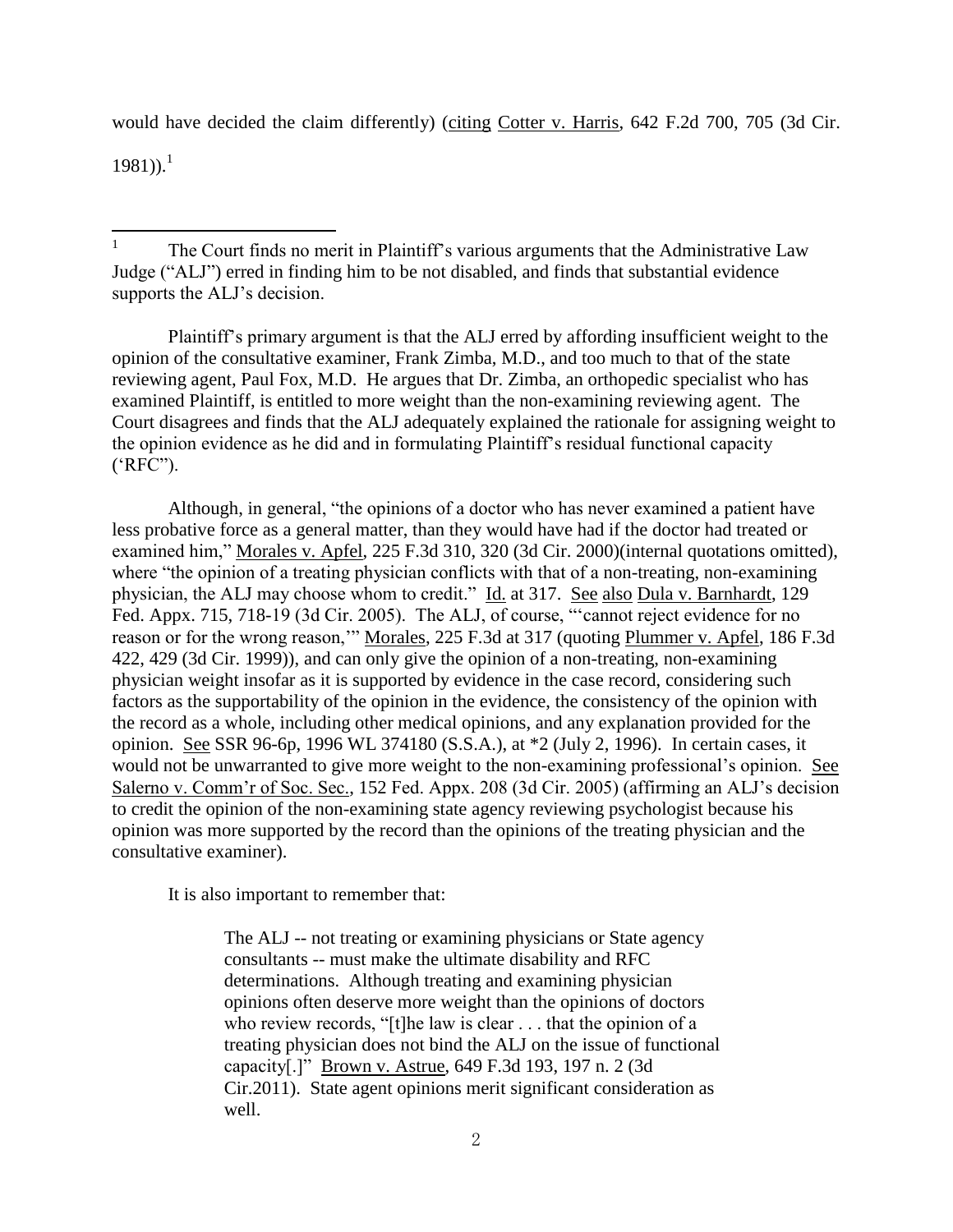Chandler v. Comm'r of Soc. Sec., 667 F.3d 356, 361 (3d Cir. 2011)(internal citations omitted in part). Here, the ALJ included in his decision a substantial discussion as to why he gave great weight to Dr. Fox's opinion and partial weight to Dr. Zimba's opinion, and as to how he formulated Plaintiff's RFC. He explained at length why he found that the objective clinical and diagnostic findings and Plaintiff's conservative treatment history were more consistent with the reviewing agent's opinion than with that of the consultative examiner. (R. 30-31 ). These are factors ALJs must take into account when weighing medical opinion evidence. See 20 C.F.R. §§ 404.1527(c), 416.927(c).

 $\overline{a}$ 

Moreover, the ALJ relied on more than these two opinions in determining Plaintiff's RFC. He also discussed and relied on the objective medical evidence, Plaintiff's conservative treatment history, Plaintiff's activities of daily living, and Plaintiff's own subjective complaints in formulating the RFC. Indeed, in giving only partial weight to the consultative examiner's opinion, the ALJ found Plaintiff to be more restricted in some ways, e.g., his ability to lift and carry, and less restricted in other ways, e.g., his ability to stand and walk. Plaintiff's arguments to the contrary notwithstanding, the ALJ's treatment of Dr. Zimba's opinion clearly addressed the aspect pertaining to Plaintiff's walking and standing limitations, as the ALJ specifically noted that physical examinations had shown normal gait; no sensory deficits; intact strength; equal and normal power; no edema; full squat, heel, and toe walking without difficulty; and intact ability to rise from a chair. (R. 31). The Court further notes that Dr. Zimba was not a treating physician, and therefore his opinion was not entitled to the deference given to those of treating professionals. See Sykes v. Apfel, 228 F.3d 259, 265 n.7 (3d Cir. 2000); 20 C.F.R. §§ 404.1527(c)(2), 416.927(c)(2).

Plaintiff also argues that the ALJ improperly determined the credibility of his testimony. He attempts to do so, though, by singling out each factor considered by the ALJ and arguing that the factor alone would not permit the ALJ to disregard the testimony. However, the ALJ did not rely on any one factor but rather considered a variety of factors in evaluating the testimonial evidence. For instance, the ALJ considered Plaintiff's conservative treatment history (R. 30), and while this factor alone may not have been determinative as to credibility, it is certainly a proper factor for consideration. See Garrett v. Comm'r of Soc. Sec., 274 Fed. Appx. 159, 164 (3d Cir. 2008); SSR 96-7p, 1996 WL 374186 (S.S.A.), at \*7 (July 2, 1996), SSR 16-3p, 2016 WL 1119029 (S.S.A.), at \*7 (Mar. 16, 2016); 20 C.F.R. §§ 404.1529(c)(3)(iv) and (v), 416.929(c)(3)(iv) and (v). Likewise, he considered Plaintiff's activities of daily living (R. 30) in evaluating his credibility, see Garrett, 274 Fed. Appx. at 164 (citing Burns v. Barnhart, 312 F.3d 113, 129-30 (3d Cir. 2002)); 20 C.F.R. §§ 404.1529(c)(3)(i), 416.929(c)(3)(i), but he did not base his credibility determination on that factor alone. Most significantly, the ALJ found Plaintiff's testimony to be less than fully consistent with the objective medical evidence.

Plaintiff, of course, has offered alternative explanations as to why these factors do not reflect poorly on his credibility, but the ALJ obviously found otherwise. As noted, none of these factors were cited as uniquely precluding Plaintiff from being disabled; rather, they were part of the ALJ's overall credibility analysis, as they should have been. As a general matter, an ALJ's credibility determination is afforded significant deference. See Reefer v. Barnhart, 326 F.3d 376,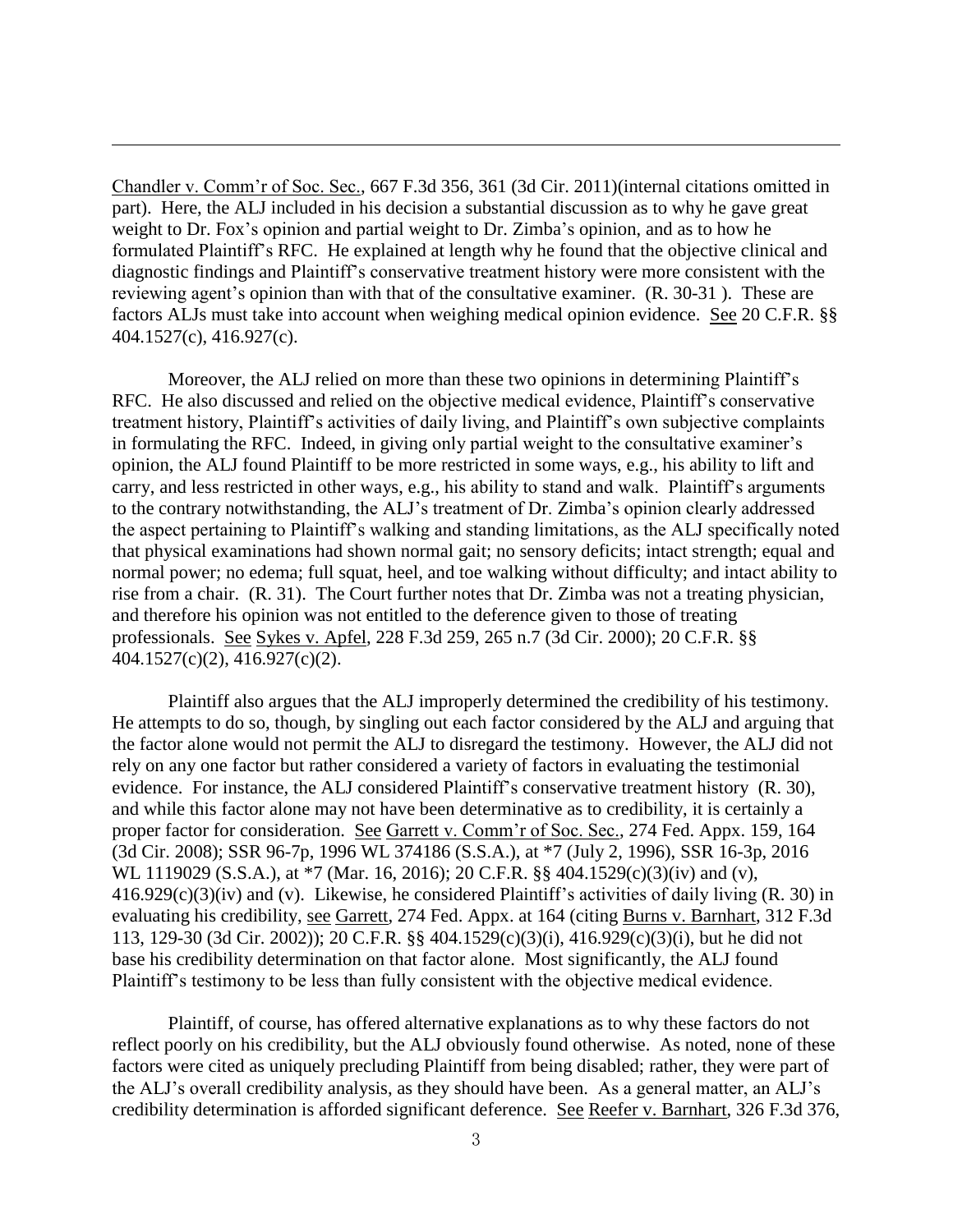380 (3d Cir. 2003). Here, there was clearly sufficient evidence to support the ALJ's findings regarding the veracity of Plaintiff's subjective complaints. As for the credibility of the lay witness who testified at Plaintiff's hearing, Michelle O'Hara, the ALJ properly considered the witness' lack of medical expertise in considering her testimony regarding the extent of Plaintiff's pain. See SSR 06-3p, 2006 WL 2329939 (S.S.A.), at \*4 (Aug. 9, 2006). The Court further notes that the ALJ did not reject Ms. O'Hara's statement, but merely gave it little weight. (R. 31).

 $\overline{a}$ 

Finally, Plaintiff asks the Court to remand this case for consideration of the medical evidence that he submitted to the Appeals Council (R. 7-16), which he argues amplifies the seriousness of his conditions. The Court, however, finds a remand on this ground to be unwarranted.

It is well-established that evidence that was not before the ALJ cannot be considered by a district court in its determination of whether or not the ALJ's decision was supported by substantial evidence. See Matthews v. Apfel, 239 F.3d 589, 594 (3d Cir. 2001); Chandler v. Commissioner of Soc. Sec., 667 F.3d 356, 360 (3d Cir. 2011). Accordingly, the Court cannot rely on any records not submitted to the ALJ in making its determination here. As discussed herein, based on the record before the ALJ at the time he issued his decision, substantial evidence supported his finding that Plaintiff was not disabled.

However, a district court can remand a case on the basis of new evidence under sentence six of 42 U.S.C. § 405(g). Section 405(g) provides, in relevant part:

> [The court] may at any time order additional evidence to be taken before the Commissioner of Social Security, but only upon a showing that there is new evidence which is material and that there is good cause for failure to incorporate such evidence into the record in a prior proceeding.

To remand a case based on new evidence which has not been presented to the ALJ, the Court must determine that the following criteria have been met: First, the evidence must be new and not merely cumulative of what is in the record. Second, the evidence must be material. This means that it must be relevant and probative, and there must be a reasonable possibility that the new evidence would have changed the outcome of the determination. Third, the plaintiff must demonstrate good cause for not having incorporated the new evidence into the administrative record. See Matthews, 239 F.3d at 594; Szubak v. Secretary of Health & Human Services, 745 F.2d 831, 833 (3d Cir. 1984). Plaintiff cannot meet this burden.

 Because the records at issue were not included in the record before the ALJ, the Court will assume that these records are new and not merely cumulative of what is in the record. However, all of these records are from well after the date the ALJ issued his decision and are therefore not material, since they do not relate to the relevant time period. See Szubak, 745 F.2d at 833 ("An implicit materiality requirement is that the new evidence relate to the time period for which benefits were denied, and that it not concern evidence of a later-acquired disability or of the subsequent deterioration of [a] previously non-disabling condition."); Rainey v. Astrue, Civ.